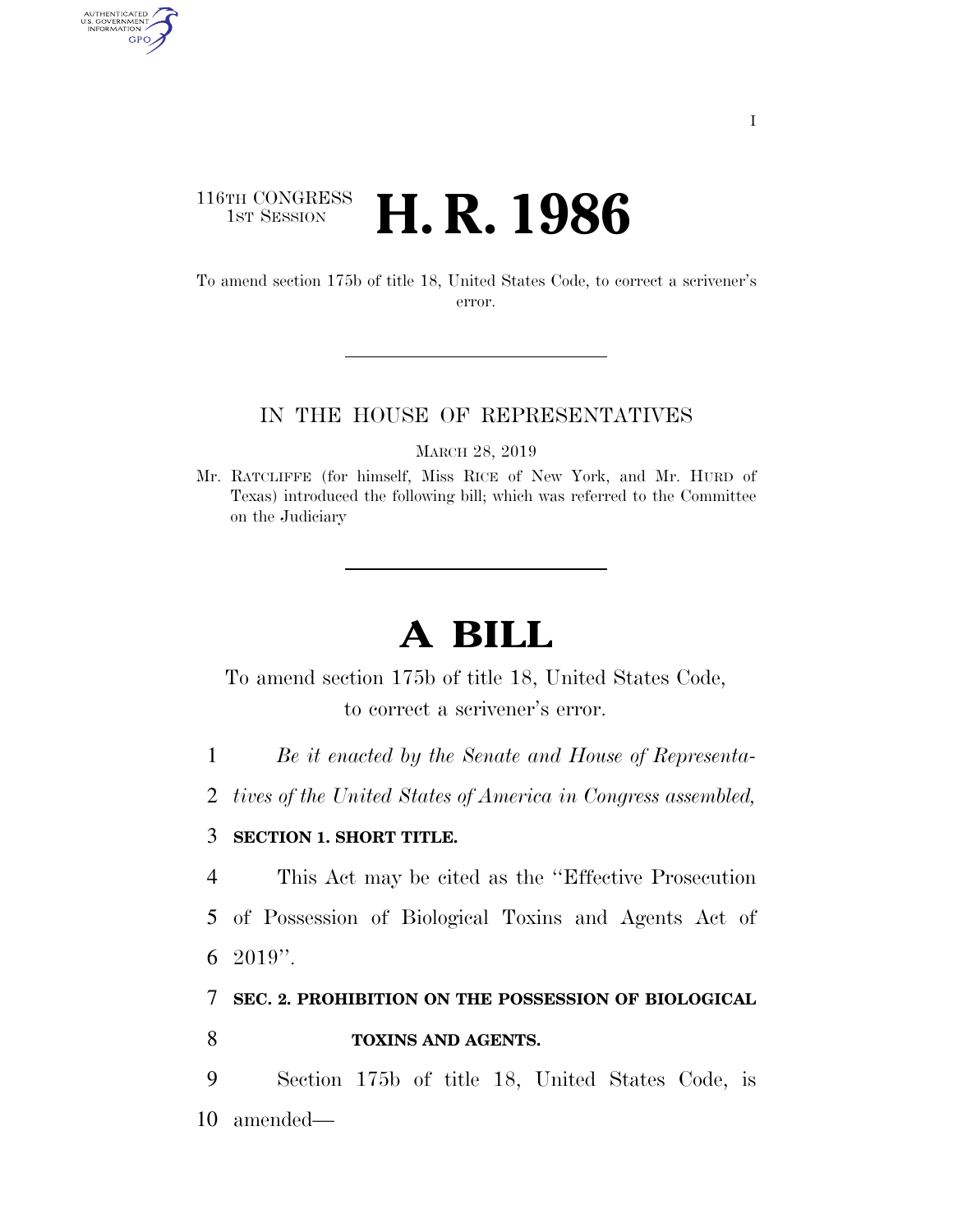| $\mathbf{1}$   | $(1)$ in subsection $(a)$ —                           |
|----------------|-------------------------------------------------------|
| $\overline{2}$ | (A) by striking $(2)(1)$ No restricted" and           |
| 3              | all that follows through the end of paragraph         |
| $\overline{4}$ | (1) and inserting the following:                      |
| 5              | $``(a)$ OFFENSE.—                                     |
| 6              | "(1) IN GENERAL.—It shall be unlawful for a           |
| 7              | restricted person to-                                 |
| 8              | $\lq\lq(A)$ ship, transport, or possess in or af-     |
| 9              | fecting interstate or foreign commerce any bio-       |
| 10             | logical agent or toxin described in paragraph         |
| 11             | $(2)$ ; or                                            |
| 12             | "(B) receive any biological agent or toxin            |
| 13             | described in paragraph $(2)$ that has been            |
| 14             | shipped or transported in interstate or foreign       |
| 15             | commerce.                                             |
| 16             | "(2) AGENTS AND TOXINS COVERED.—A bio-                |
| 17             | logical agent or toxin described in this paragraph is |
| 18             | a biological agent or toxin that—                     |
| 19             | "(A) is listed as a non-overlap or overlap            |
| 20             | select biological agent or toxin under part 73 of     |
| 21             | title 42, Code of Federal Regulations, pursuant       |
| 22             | to section 351A of the Public Health Service          |
| 23             | Act $(42 \text{ U.S.C. } 262a)$ ; and                 |